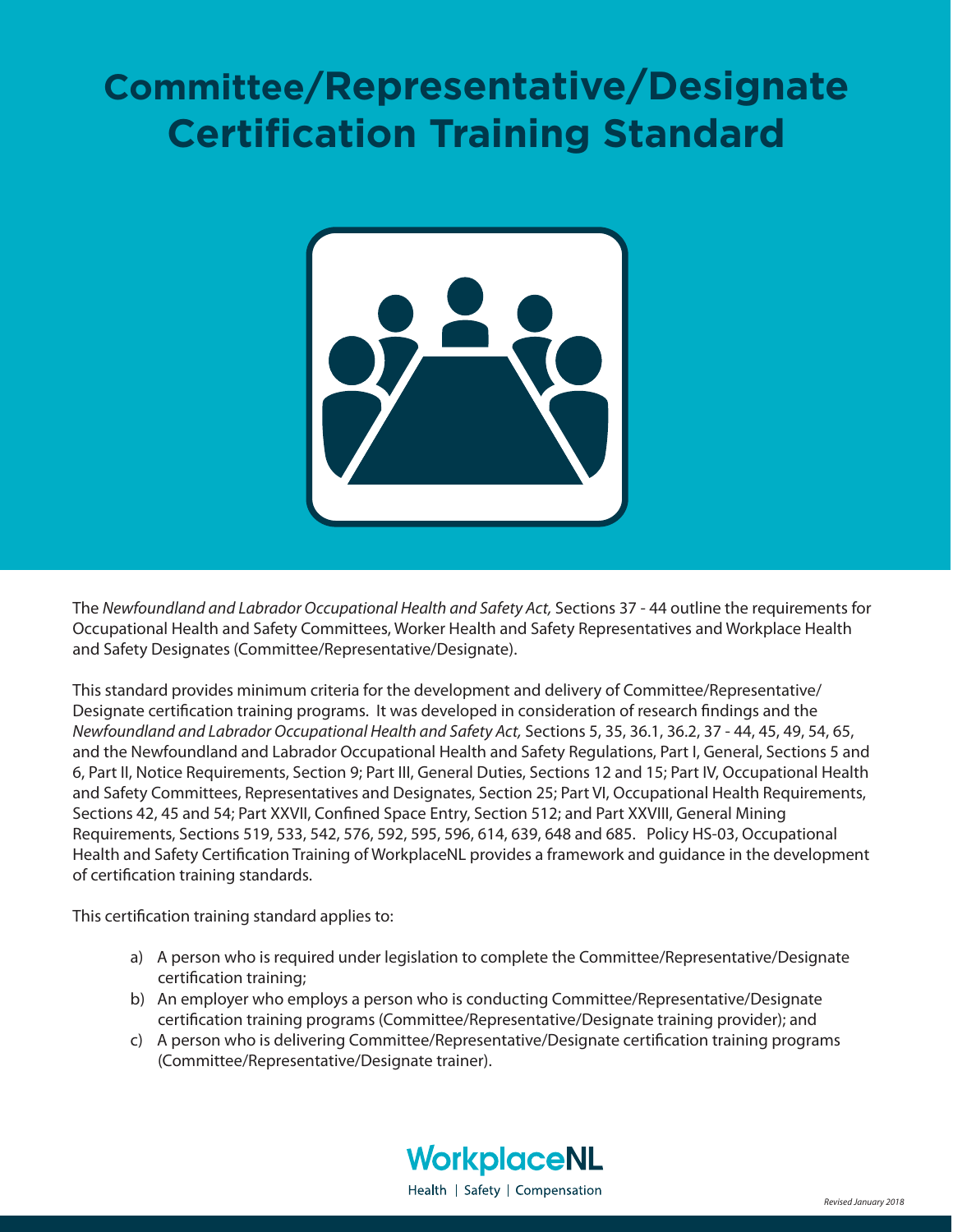## **Approval of Committee/Representative/Designate Training Providers**

Committee/Representative/Designate training providers must apply and be approved by WorkplaceNL to deliver the Committee/Representative/Designate certification training.

The Workplace Health, Safety and Compensation Act requires all employers performing work (directly or through a contract) in Newfoundland and Labrador to register with WorkplaceNL. All certified training providers who employ workers or contract work must be in compliance with the registration, reporting and payment requirements of WorkplaceNL. Training providers will be checked for compliance with these requirements and those who do not comply will be denied certification as a training provider.

WorkplaceNL may approve and register Committee/Representative/Designate training providers if they satisfy criteria with respect to:

- 1. Competent Committee/Representative/Designate trainer(s);
- 2. Delivery of Committee/Representative/Designate certification training that meets the Committee/Representative/Designate certification training standard;
- 3. Documentation, record keeping and adherence to administrative requirements of WorkplaceNL; and
- 4. Maintaining program integrity and delivery.

In order for Committee/Representative/Designate training providers to maintain approval, they must ensure that each trainer is delivering **a minimum of one (1) certification training program** in a calendar year. Policy HS-03, Occupational Health and Safety Certification Training, provides additional information regarding approval processes, program delivery, administration and monitoring, and maintenance of approval status.

## **1. Competent Committee/Representative/Designate trainers**

A trainer must have approval by WorkplaceNL to deliver Committee/Representative/Designate certification training. To be approved the trainer must:

- a) Meet the minimum criteria;
- b) Complete curriculum review course as prescribed by WorkplaceNL; and
- c) Pass a trainer assessment as prescribed by WorkplaceNL.

The following is the minimum criteria to be considered for Committee/Representative/Designate trainers:

- a) High school diploma or equivalency;
- b) OHS education, experience and training:
	- i. Safety designation; or
	- ii. Post-secondary OHS certificate or diploma; or
	- iii. Five (5) years demonstrated safety knowledge and competency.
- c) Adult education experience:
	- i. Proof of certification in adult education/training principles; or
	- ii. Two (2) consecutive years instructing adult learners with a minimum of three (3) courses instructed per year.
- d) Current certification from a WorkplaceNL approved training provider;
- e) "Competent" and "qualified" as defined by the NL OHS Regulations in the applicable standard;
- f) Proficient knowledge of OHS Regulations and current Canadian Standards Association (CSA) Standards specific to the applicable standard.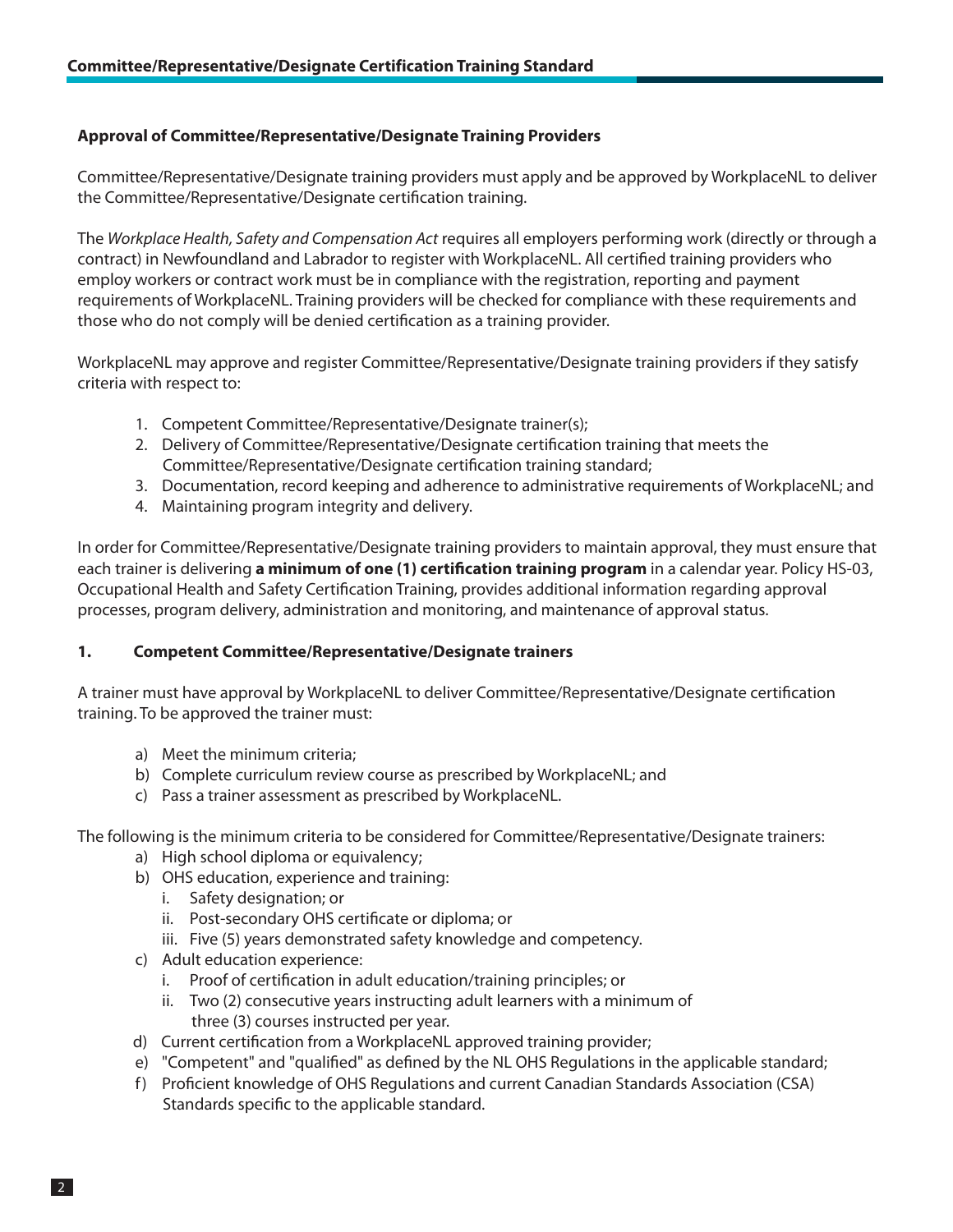Each trainer must deliver a minimum of one (1) certification training program per calendar year. WorkplaceNL may suspend and / or decertify a trainer, at any time, in circumstances where it becomes satisfied that:

- a) A trainer failed to deliver training that meets WorkplaceNL's certification training standard;
- b) A trainer has failed a quality control audit; or
- c) A trainer has breached the Trainer Code of Ethics.

Policy HS-03 Occupational Health and Safety Certification Training, provides additional information regarding approval processes, program delivery, administration and monitoring, and maintenance of approval status.

## 2. Delivery of certification training that meets the Committee/Representative/Designate **certification training standard**

Committee/Representative/Designate training providers must ensure that its trainers deliver training programs according to WorkplaceNL's Committee/Representative/Designate certification training standard.

#### 2.1 Learning Outcomes

By the end of the Committee/Representative/Designate training, participants will demonstrate their understanding and discuss:

- 1. The basics of occupational health and safety;
- 2. Legislative requirements of the Committee/Representative/Designate, safety legislation, and the Internal Responsibility System;
- 3. Essential activities of the Committee/Representative/Designate;
- 4. Hazard recognition, evaluation and control;
- 5. Workplace inspections;
- 6. Incident investigations;
- 7. Components of an effective OHS Committee; and
- 8. The relationship of the OHS Committee to the OHS program.

Any changes made to the Committee/Representative/Designate training program must be submitted and approved by WorkplaceNL.

## 2.2 Adult Learning Principles

Program design, content and activities must demonstrate adult learning principles and include theory and practical components.

## 2.3 Comprehension Level

Committee/Representative/Designate certification training programs must be designed for a general audience and have a comprehension level in the range of grade five (5) to grade eight (8) with the exception of necessary technical terms. Plain language should be used and accommodation made for the varying literacy levels of participants.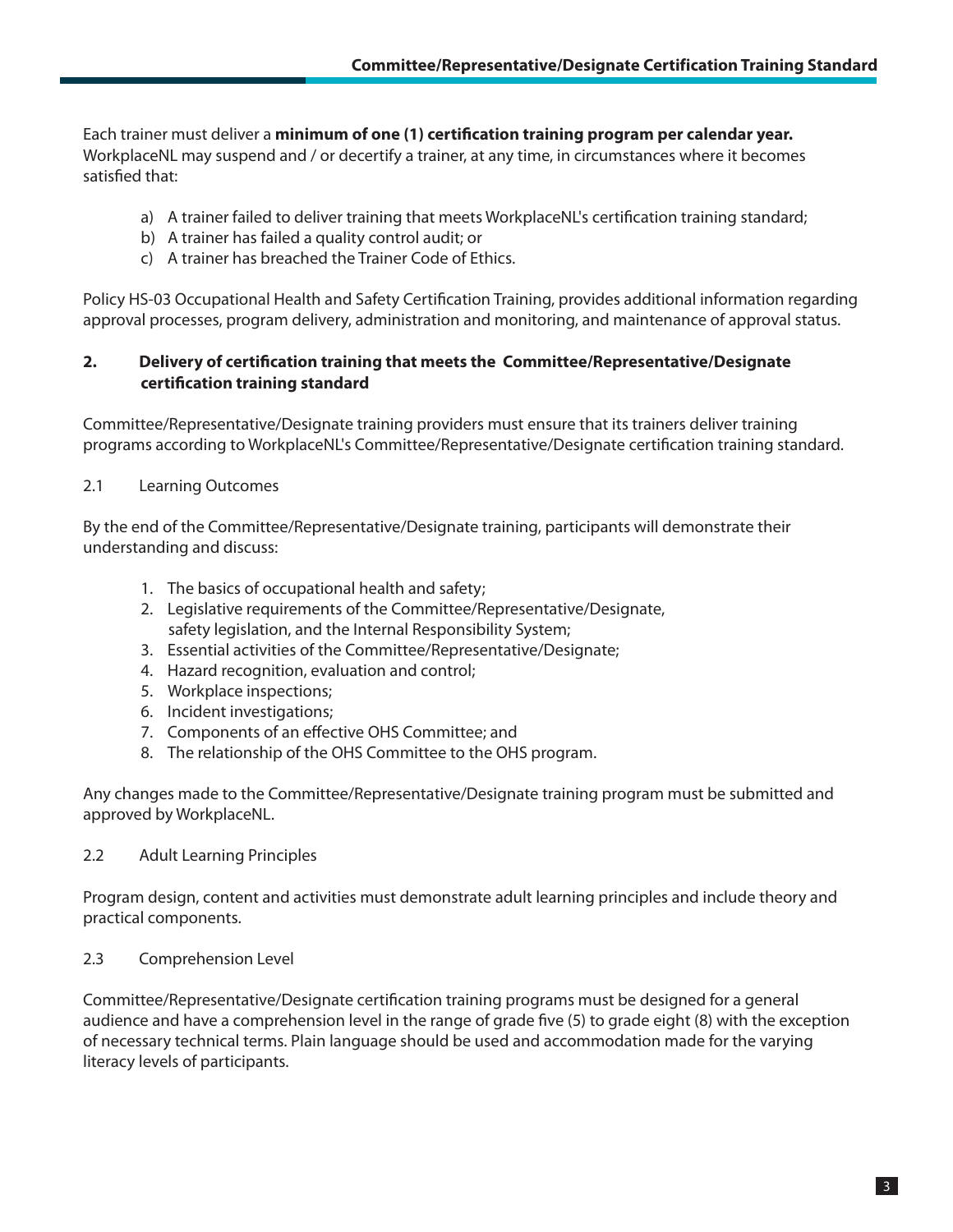#### 2.4 Teaching Materials and Aids

Participants must be provided with appropriate learning guides and workbooks that are based on the learning outcomes of the Committee/Representative/Designate certification training standard. Reference materials are kept by participants after the successful completion of the training program for support in workplace activities.

Programs must involve a variety of learning activities that are appropriate and suitable for all learners such as case studies, role plays, simulations, brainstorming, group discussions and self-evaluation/feedback.

#### 2.5 Evaluation and Feedback

Trainers must conduct ongoing evaluation throughout the training to ensure participant learning outcomes are achieved. Participants must complete a knowledge check to confirm their knowledge and understanding of the material covered.

Class size must be conducive to participation and interaction among participants. A maximum class size would be 20 participants.

Training must be a minimum of two (2) days (16 hours) in duration and consist of two (2) components: theory and practical training. The length of training may need to be increased based on the work requirements, workplace complexities and industry risks.

WorkplaceNL will monitor the effectiveness of training and Committee/Representative/Designate training provider activities by any or all of the following:

- a) Reviewing participant evaluation forms;
- b) Receiving and responding to concerns;
- c) Reviewing administrative processes used by Committee/Representative/Designate training providers and trainers, and
- d) monitoring performance of Committee/Representative/Designate training providers and trainers through the completion of random quality assurance audits, or other appropriate means.

#### **3. Documentation, record keeping and adherence to administrative requirements of WorkplaceNL**

Committee/Representative/Designate training providers must maintain records of trainers and Committee/Representative/Designate certification training programs by:

- a) Collecting and maintaining participant training records;
- b) Submitting training records as prescribed by WorkplaceNL's Certification Training Registry;
- c) Collecting and maintaining records of competent and qualified Committee/Representative/ Designate trainers including their names and contact information, high school diploma or equivalent, training experience, records of training and background in OHS Education and training;
- d) Developing and implementing internal auditing systems to ensure trainers are following the Committee/Representative/Designate training standard;
- e) Providing WorkplaceNL with participant's evaluations upon request for data analysis and quality assurance purposes;